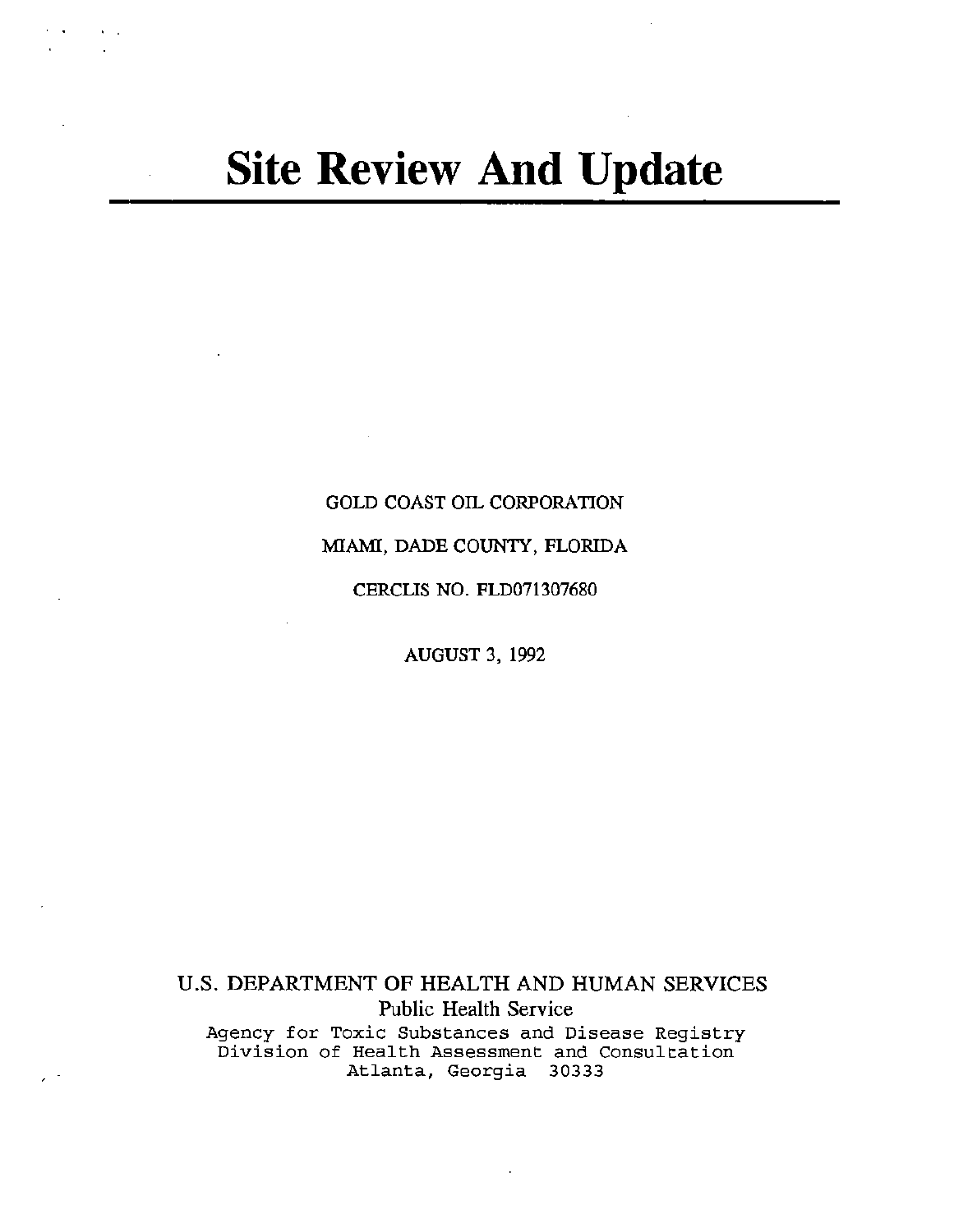#### SITE REVIEW AND UPDATE

 $\sim$   $\sim$ 

 $\alpha$  .

GOLD COAST OIL CORPORATION MIAMI, DADE COUNTY, FLORIDA CERCLIS NO. FLD071307680

Prepared by

Office of Toxicology and Hazard Assessment Florida Department of Health and Rehabilitative Services Under a Cooperative Agreement with the Agency for Toxic Substances and Disease Registry

 $\mathbb{R}^{2n}$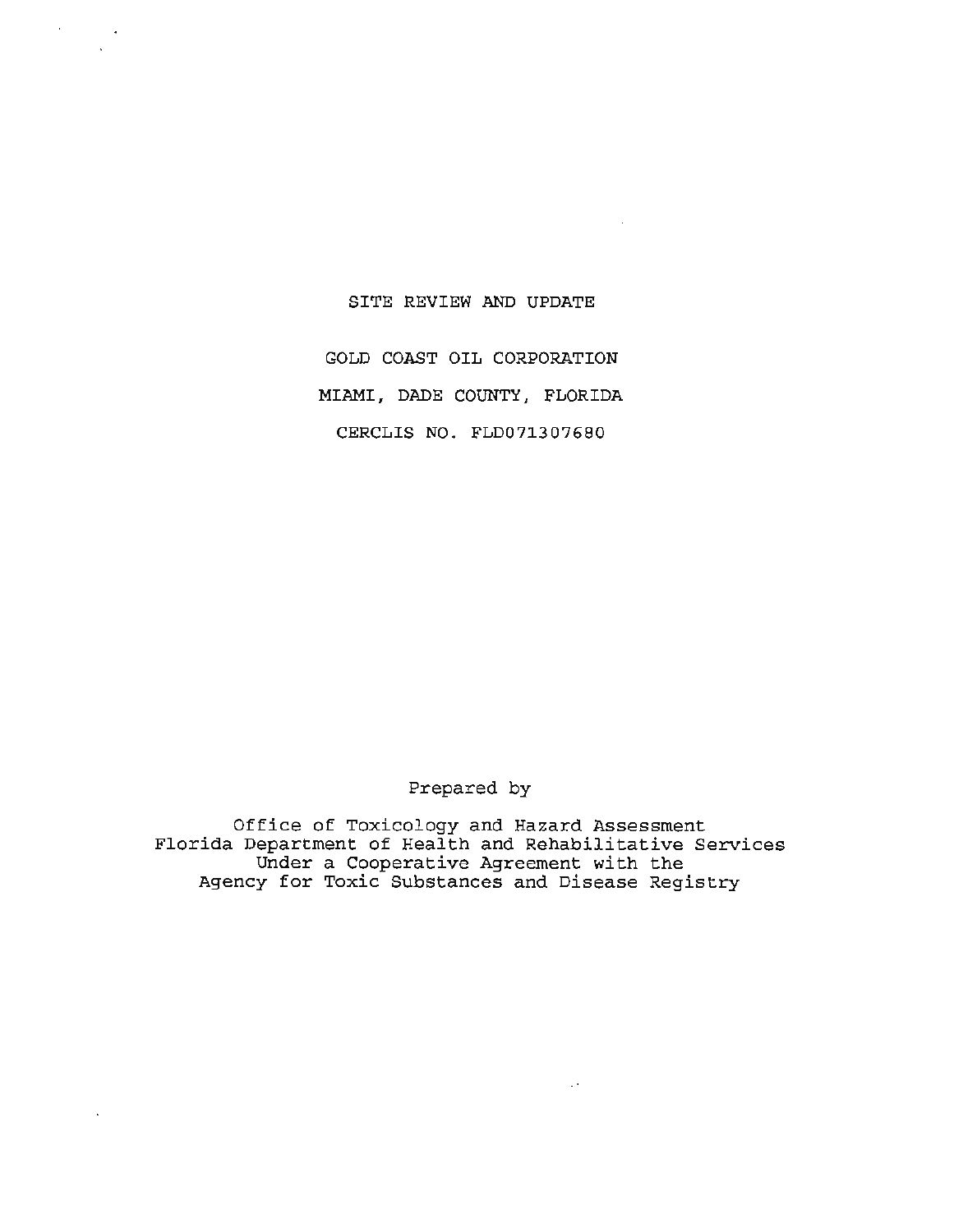# SUMMARY OF BACKGROUND AND HISTORY

Beginning in the early 1970s, Gold Coast Oil Corporation operated a solvent recovery business on a flat, sandy two-acre site at 2835<br>SW 71st Avenue Miami, Dade County, Florida (Figures 1 and 2), In SW 71st Avenue Miami, Dade County, Florida (Figures 1 and 2). 1980, the Dade County Department of Environmental Resources Management (DERM) discovered illegal storage and disposal of paint waste and solvents at that site. In 1982 the site owner, CSX Transportation (formerly Seaboard Coast Lines Railroad), evicted Gold Coast Oil Corporation and removed contaminated soil and about 2,500 drums containing paint waste and solvents. CSX also removed all of the contaminated soil and shipped it to an approved disposal<br>site. In 1983, the Environmental Protection Agency (EPA) added In 1983, the Environmental Protection Agency (EPA) added<br>ite to the National Priorities List. In 1984, CSX this site to the National Priorities List. Transportation measured 1,1-dichloroethane (2 mg/L), trans-1,2 dichloroethene (3 mg/L), methylene chloride (0.1 mg/L), toluene  $(0.5 \text{ mg/L})$ , trichloroethene  $(2 \text{ mg/L})$ , and tetrachloroethene  $(10 \text{ mg/L})$  in the groundwater. The few area residents who attended a The few area residents who attended a 1985 public meeting were concerned that air emissions from the EPA proposed groundwater treatment system would be harmful to them. That concern faded when EPA determined that emissions from the<br>groundwater treatment system would not violate air standards. In groundwater treatment system would not violate air standards. In 1986, EPA identified, but did not sample, four private potable wells within one-half mile of the site. EPA did not sample the<br>wells because further groundwater testing showed that the wells because further groundwater contamination would not reach residents.

The Agency for Toxic Substances and Disease Registry (ATSDR) concluded in its 1987 health assessment of Gold Coast Oil Corporation that there were no human exposure pathways at the site so the threat to public health was remote. ATSDR did not identify<br>any community health concerns in the health assessment. ATSDR any community health concerns in the health assessment. recommended that the appropriate local, state, or federal agency sample the potable wells near the site and define the extent of groundwater contamination .

In a 1987 Record of Decision (ROD), EPA selected aeration to remove residual soil contamination and to treat contaminated groundwater.<br>In 1990-1991, CSX Transportation removed the residual soil 1990-1991, CSX Transportation removed the contamination and installed a groundwater treatment system.

# CURRENT CONDITIONS OF SITE

On May 1, 1991, Randy Merchant of the Florida Department of Health and Rehabilitative Services (Florida HRS) and a representative of the Florida Department of Environmental Regulation (Florida DER) visited the site. The site is in a light industrial section of<br>Miami. The neighborhoods surrounding the area are middle income The neighborhoods surrounding the area are middle income white and Latin American. The site is surrounded by an eight-foot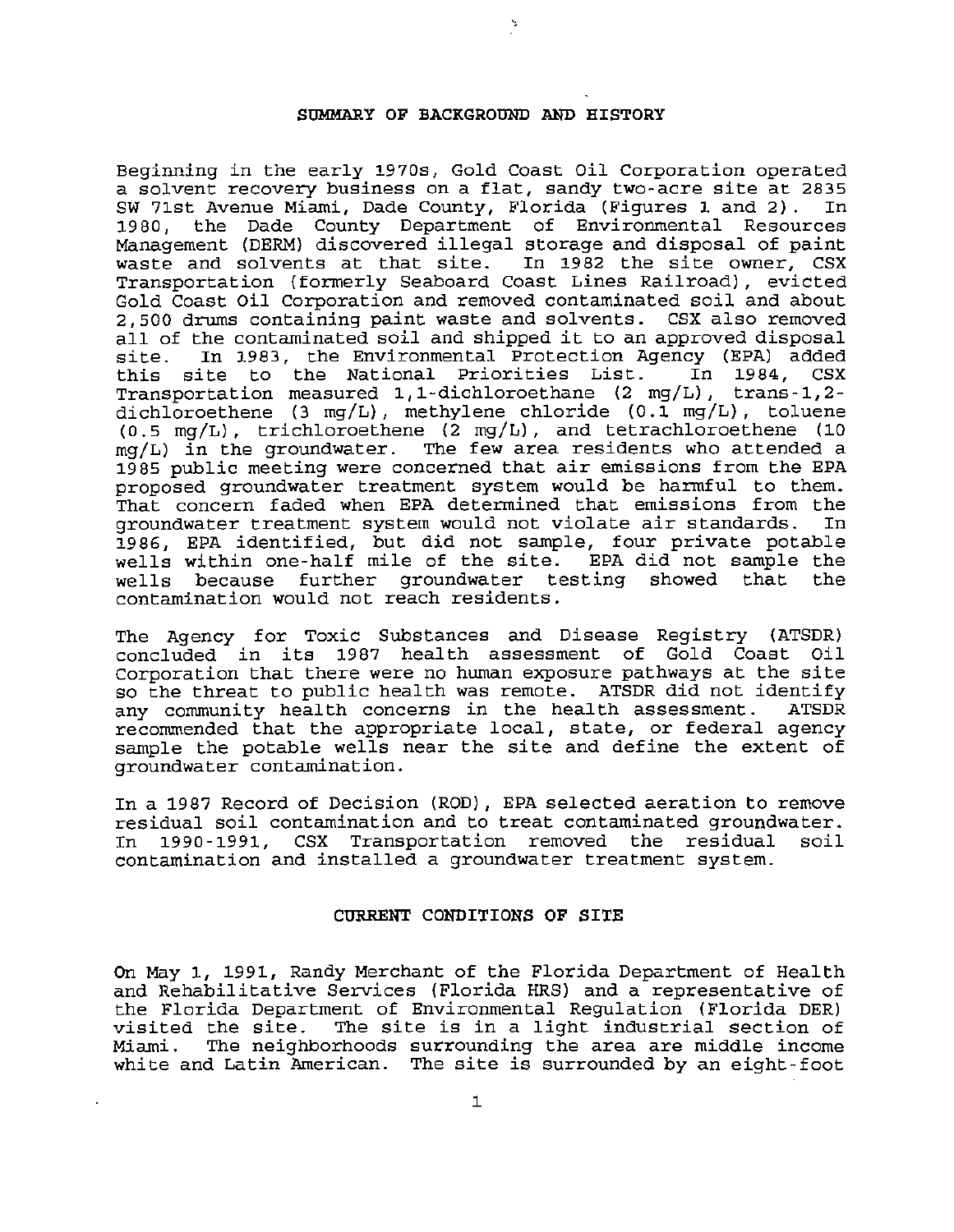fence topped with barbed wire; the entrance is locked and posted. The site is covered with grass and the only structures on site are an aeration tower and associated tanks, extraction/injection wells, and pipes.

Conclusions in the 198? ATSDR health assessment appear to be supported; there are no apparent human exposure pathways and the threat to public health appears remote.

Although the concentrations of solvents in the groundwater are still above target cleanup levels, they have decreased significantly since treatment began. groundwater treatment system is shown in Figure 3. they have decreased<br>A schematic of the

### CURRENT ISSUES

Continued groundwater treatment will likely control the spread of contamination and eventually decrease concentrations to acceptable levels.

We contacted environmental activists at the South Florida Environmental Information Service, the Environmental Health Director of the Dade County Public Health Unit, the Hazardous Waste Section Chief at the Dade County DERM, and the project managers at Florida DER and EPA, but were unable to identify any community health concerns .

#### **CONCLUSIONS**

Conclusions in the 198? health assessment are supported. The site does not appear to be a public health threat; there are no known human exposure pathways. Although potable wells near the site have not been sampled as recommended in the 198? health assessment, it is unlikely that well water is contaminated because EPA found groundwater contamination restricted to within 100 feet of the site. The nearest potable well is 1,200 feet west-southwest of the site. The heatest potable well is 1,200 feet west-southwest of the<br>site on the other side of the Coral Gables Canal. Continued treatment will eventually reduce on-site groundwater solvent concentrations to acceptable levels. Since this site does not appear to be a public health threat, no further public health action is necessary.

#### RECOMMENDATIONS

Florida HRS and ATSDR do not recommend any further health activities at this site. The data and information developed in the Site Review and Update have been evaluated to determine if followup actions are indicated. No further public health actions are indicated at this time.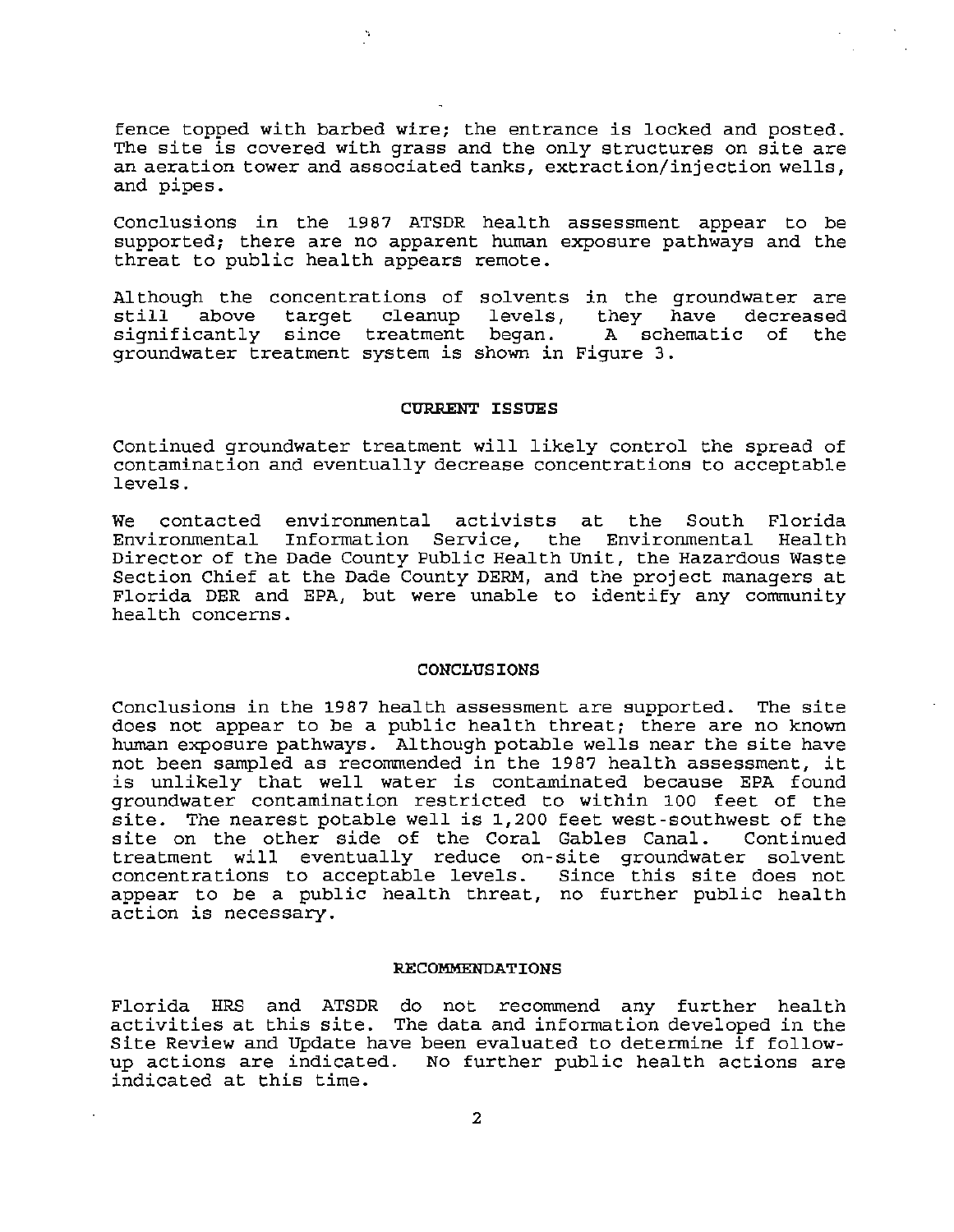#### DOCUMENTS REVIEWED

Florida HRS reviewed the following documents for this summary:

1 . Hazardous Waste Site Investigation, Gold Coast Oil Corporation. Environmental Protection Agency. 1981.

ò.

- 2. Remedial Action Master Plan, Gold Coast Oil Site. NUS Corporation. June 1983.
- 3. Gold Coast Oil Superfund Site Private Well Survey. Camp, Dresser, & McKee. September 1986.
- 4. Gold Coast Oil Site Endangerment Assessment. Camp, Dresser, & McKee. December 1986.
- 5. Health Assessment, Gold Coast Oil NPL Site. Agency for Toxic Substances and Disease Registry. March 1987.
- 6. Record of Decision, Gold Coast Oil Corporation Site. Environmental Protection Agency. September 1987.
- 7. Revised Community Relations Plan, Gold Coast Oil Site. Bozz, Allen, & Hamilton, Inc. June 1988.

Preparer of the report: E. Randall Merchant, M.S.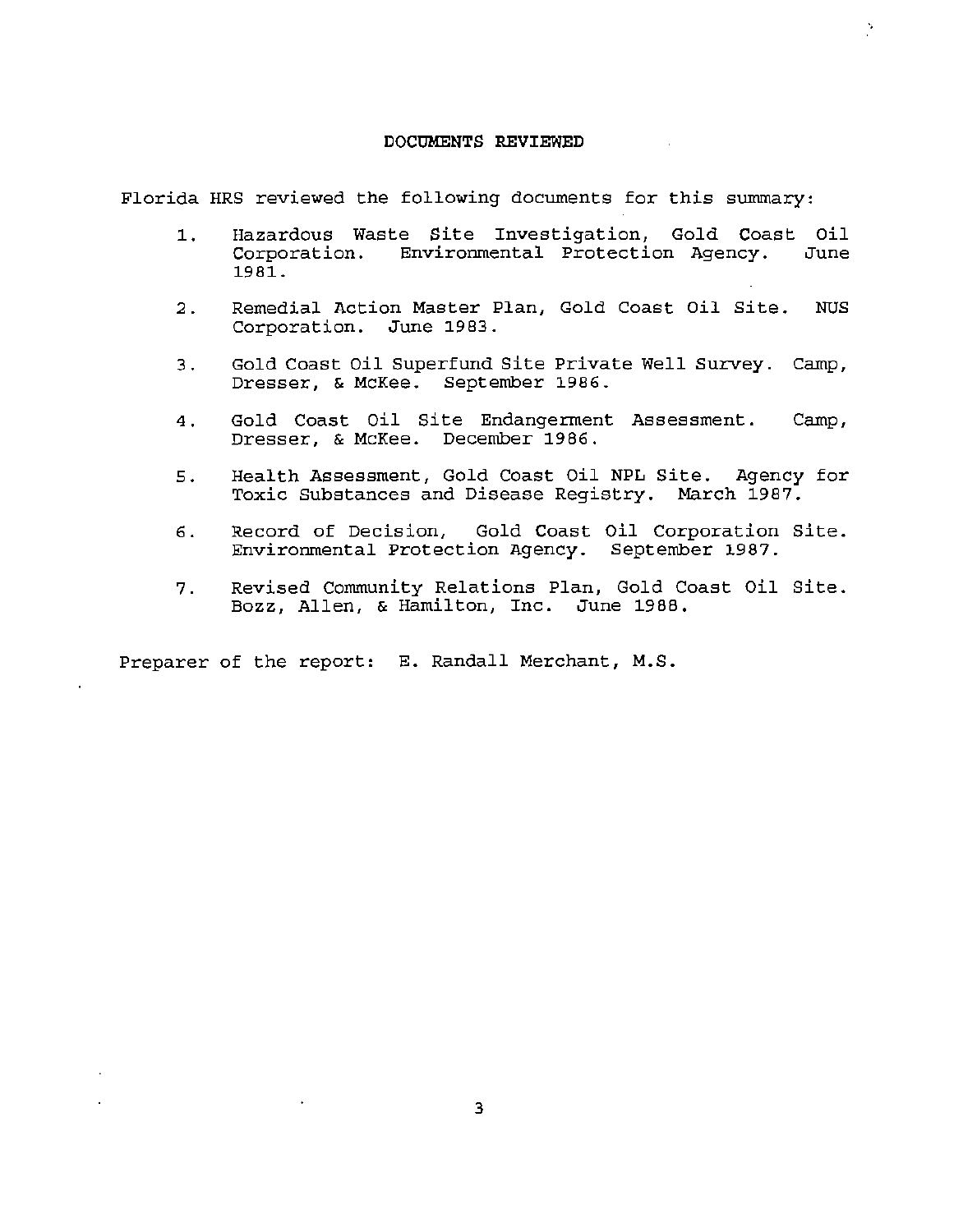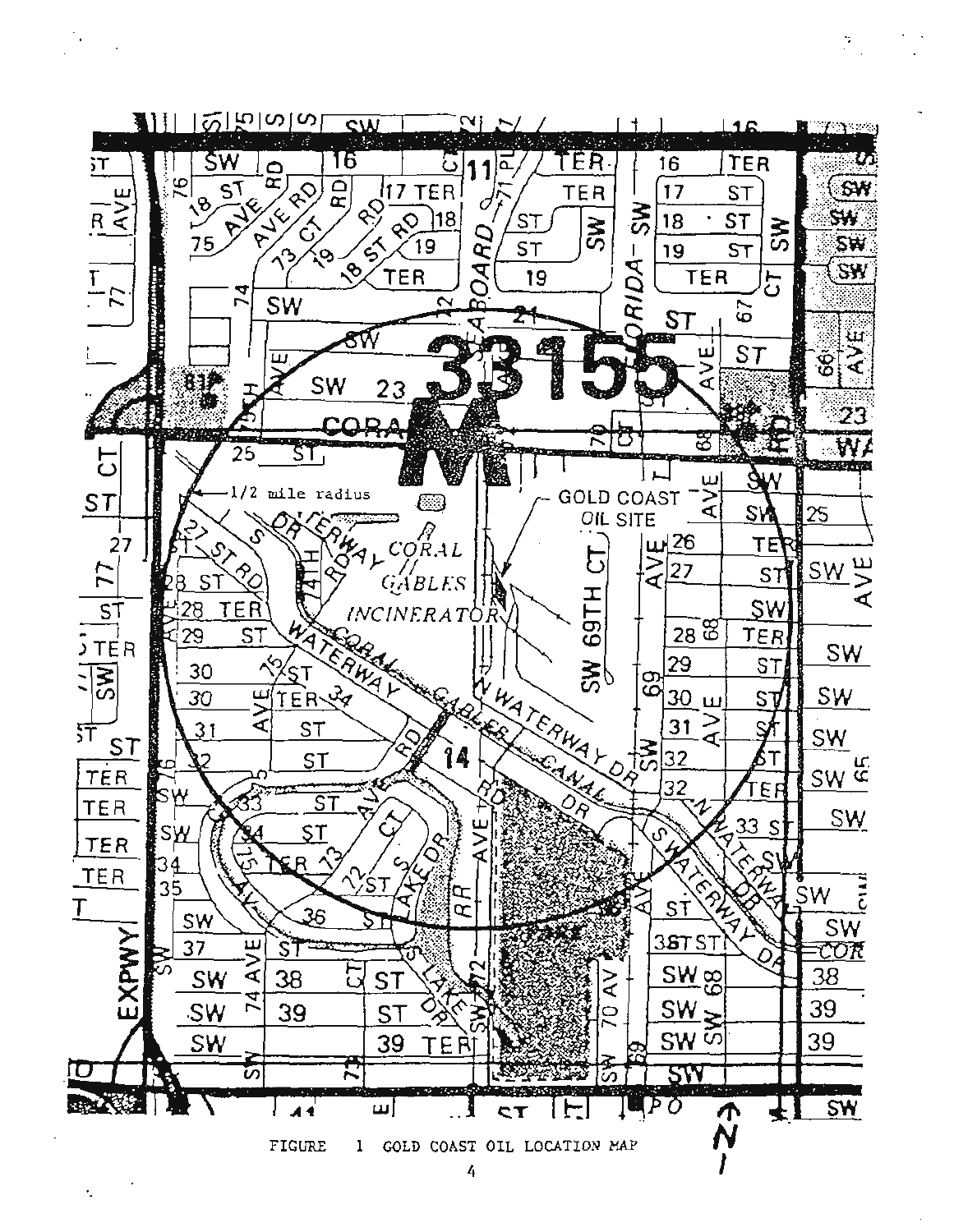





Ļп,